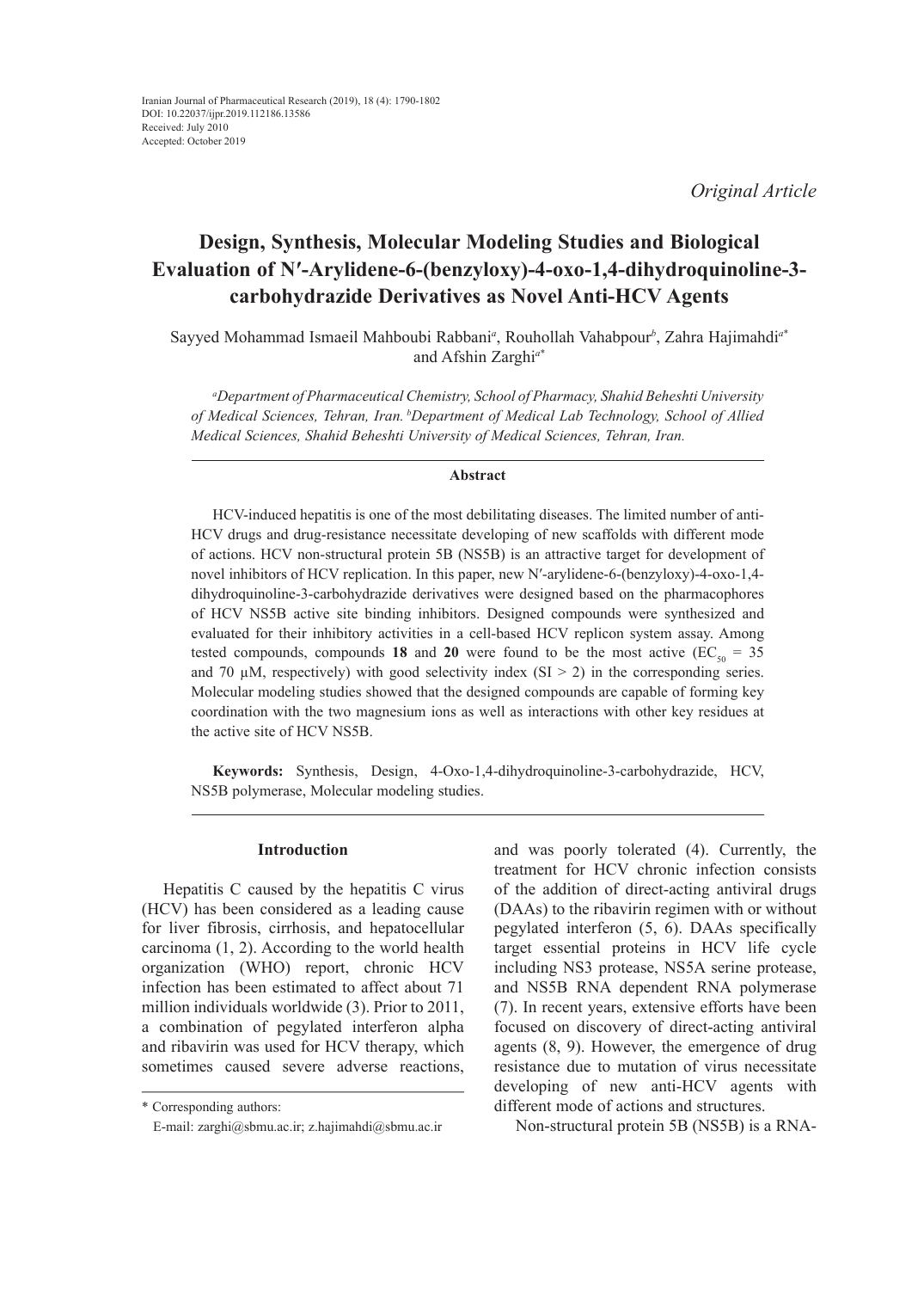dependent RNA polymerase that plays a major role in the replicating the viral RNA of HCV. NS5B has no counterpart in human cells, and as a consequence, it is emerged as an attractive therapeutic target. Right-hand-like structure of NS5B polymerase consists of palm, thumb and fingers subdomains. Molecules that bind to and inhibit NS5B polymerase are classified into nucleoside inhibitors (NIs) that target active site and non-nucleoside inhibitors (NNIs) that target one of five allosteric sites referred as the thumb I, thumb II, palm I, palm II and palm-β (10, 11). The NS5B polymerase active site in the top region of the palm subdomain contains two  $Mg^{2+}$  or  $Mn^{2+}$  ions that are kept in their place by conserved residues Asp318, Asp319, and Asp220 (12). The metal ions play a critical role in the formation of the phosphodiester bond between sequential nucleotides (13). Therefore, compounds featuring chelating motif that bind to metal ions can be attributed to NS5B inhibition. This class of inhibitors represents a rare type of active site binding NNIs. Similar to NIs, active site binding NNIs have a high genetic barrier to development of drug resistance, because they bind to the highly conserved active site whereas typical NNIs bind to highly mutable allosteric sites (14-16). Active site binding NNIs inhibitors with a chelating motif generally also bear an aromatic ring directly connected to the chelating core. Since HCV NS5B polymerase shares a similar active site fold to HIV integrase (17), numerous HIV integrase inhibitors including diketoacids (compound **1**), 5-hydroxy-pyrimidinones (compound **2**), 2-hydroxyisoquinoline-1,3-diones (compound **3**), quinolones (compounds **4**, **5**) have shown potent inhibition against HCV NS5B (Figure 1)  $(18-23)$ .

Quinolones are among the most privileged scaffolds in medicinal chemistry for designing inhibitors of interesting targets, a notable example being HIV IN inhibitor elvitegravir (24). We have previously introduced some quinolone derivatives based on HIV IN pharmacophores that effectively inhibited HIV-1 in cell culture (compound **6** as an example, Figure 1) (25- 33). We expected that these derivatives could



Figure 1. NS5B polymerase inhibitors  $(1, 2, 3, 4, 5, \text{ and } 6)$  and designed compounds.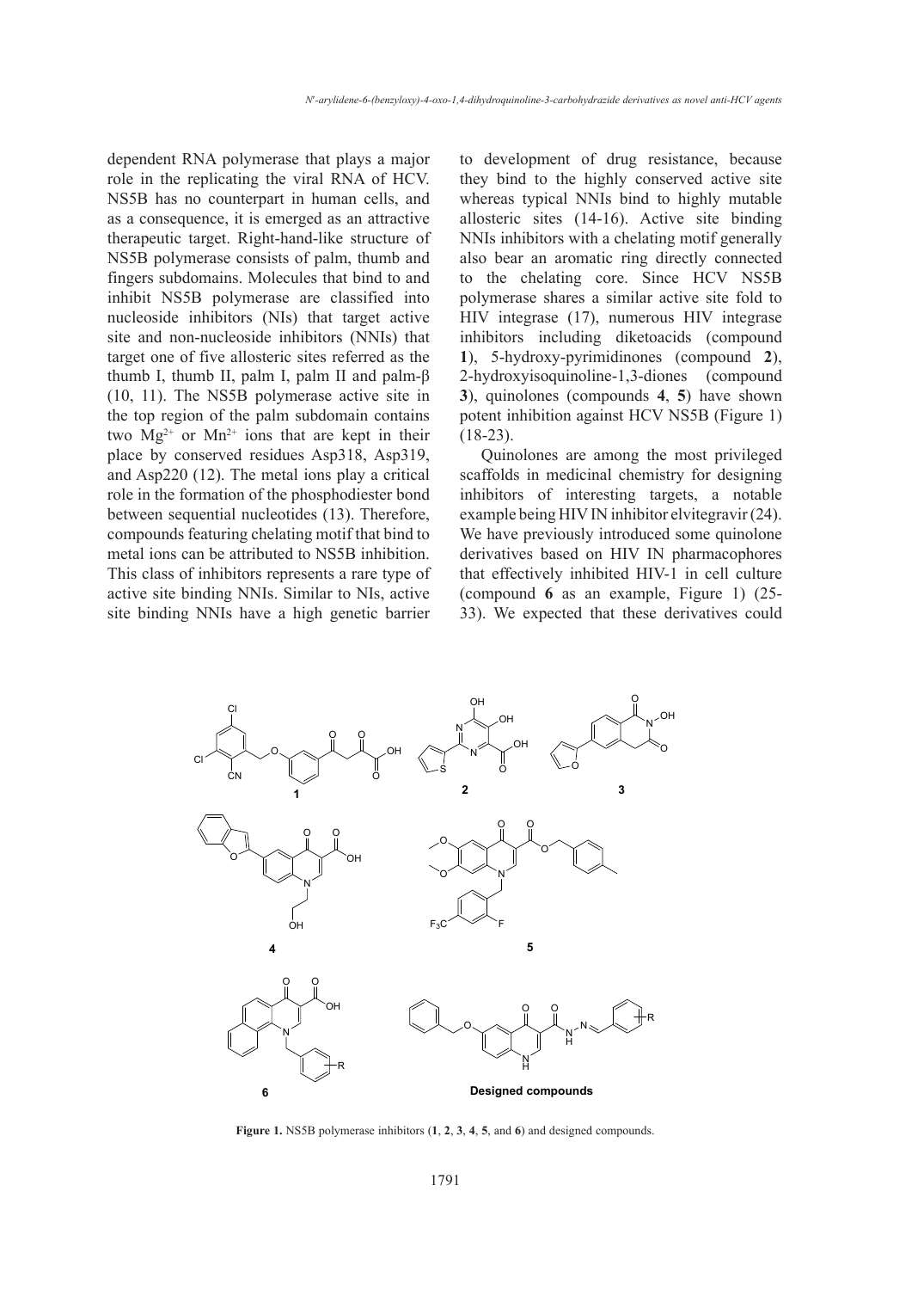be HCV inhibitors through targeting NS5B. On this basis, we decided to retain quinolone scaffold as a main core while make changes on substituents on it. Previous studies focused on aromatic substitution on C-6 and C-7 of quinolone scaffold. This prompted us to design analogues with an aromatic substitution on other position of quinolone core. So we introduced arylidenehydrazide fragment at position 3. Since most of quinolone NS5B inhibitor possesses two hydrophobic moieties, we put a O-benzyl group at position C-6 of quinolone core. Combining the two structural modifications into a quinolone scaffold resulted in a new template. In this template, we explored the effect of various substituted benzylidenehydrazides on HCV inhibition.

# **Experimental**

## *Chemistry*

All chemicals and solvents were purchased from "Merck/Sigma-Aldrich®" company and used directly without purification. Reaction progress was monitored by thin-layer chromatography (TLC) analysis on silicagel 60 F254 plates (Merck), visualized by UV light. Melting points (MP) were determined by the use of a Thomas–Hoover capillary apparatus. Infrared spectra were acquired using a Perkin-Elmer model 1420 spectrophotometer. A Bruker FT-400 MHz instrument (Bruker Biosciences, USA) was used to acquire <sup>1</sup>H-NMR spectra. TMS was used as the internal standard and Chloroform-D and DMSO- $d_6$  were used as the solvents. The amounts of coupling constant (J) are estimated in hertz (Hz) and spin multiples are reported as s (singlet), d (doublet), t (triplet), q (quartet) and m (multiplet). The mass spectroscopy experiments were performed by the use of a 6410 Agilent LCMS triple quadrupole mass spectrometer (LC-MS) with an electrospray ionization (ESI) interface. Microanalyses, determined for C and H, were within  $\pm$  0.4% of theoretical values.

*Synthesis of N-(4-(benzyloxy) phenyl) acetamide* (**8**)

To a mixture of acetaminophen (1.0 g, 6.6 mmol) and sodium hydroxide (0.28 g, 6.6 mmol) in methanol (10 mL), benzyl bromide (0.8 mL, 6.6 mmol) was added and stirred for 12 h at room temperature. Then, lots of water was added to the reaction mixture and the precipitate was filtered off and washed up by water and n-hexane give the compound **8**. Yield: 98%; mp: 120 °C; IR (KBr): υ (cm<sup>-1</sup>) 3276 (NH), 1656 (C=O), 1400-1600 (aromatic); GC-MS m/z: 241.0 (M, 100).

#### *Synthesis of 4-(benzyloxy) aniline* (**9**)

Compound **8** (1 g, 4 mmol) was added to a 50% hydro-alcoholic solution of potassium hydroxide (KOH) and the mixture was refluxed for 48 hours. The mixture was poured into ice water and filtered to give the product **9**. Yield: 80%; mp: 45 °C; IR (KBr): υ (cm-1) 2837 - 3474 (NH<sub>2</sub>), 1400-1600 (aromatic); GC-MS m/z: 199.0 (M, 100).

*Synthesis of diethyl 2-(((4-(benzyloxy)phenyl) amino)methylene)malonate* (**10**)

Compound **9** (1 g, 5 mmol) was added to EMME (1 mL, 5 mmol) and the mixture was stirred at room temperature for 10 minutes. After reaction completion, n-hexane was added to the mixture and the precipitate was filtered off to give the compound **10**. Yield: 99%; mp: 180 <sup>o</sup>C; IR (KBr): υ (cm<sup>-1</sup>) 1669 (C=O), 1400-1600 (aromatic); LC-MS (ESI) m/z 392 (M + 23).

*Synthesis of ethyl 6-(benzyloxy)-4-oxo-1,4 dihydroquinoline-3-carboxylate* (**11**)

A diphenyl ether solution of compound **10** (2 g, 5.4 mmol) containing catalytic 2-chlorobenzoic acid was heated by microwave irradiation (250 °C) for 5 minutes. After cooling, the reaction mixture was filtered and the precipitate was washed with n-hexane and water. Yield: 70%; mp: 210 °C; IR (KBr): υ (cm<sup>-1</sup>) 2725-3241 (NH), 1689 (C=O), 1400-1600 (aromatic); LC-MS (ESI) m/z 324.0 (M+1), 346.1 (M+23).

*Synthesis of 6-(benzyloxy)-4-oxo-1,4 dihydroquinoline-3-carbohydrazide* (**12**)

To a solution of compound **11** (2 g, 3.1 mmol) in absolute ethanol (10 mL), hydrazine hydrate (4 mL, 124 mmol) was added and the mixture was refluxed for 36 hours. After evaporation, the precipitated was filtered off and washed by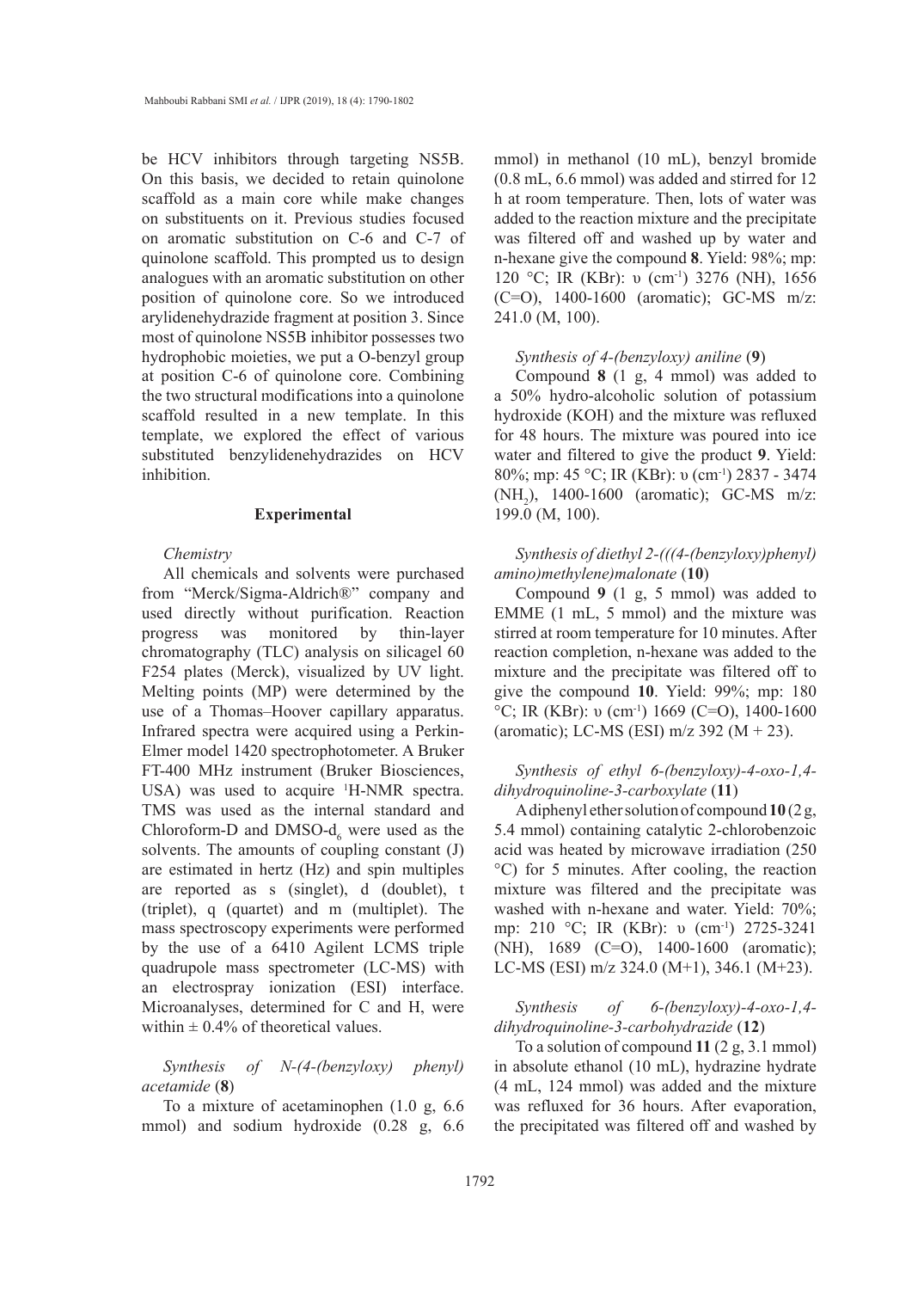water and n-hexane. Yield: 55%; mp: 65 °C; IR (KBr): υ (cm<sup>-1</sup>) 2601-3339 (NH), 1671 (C=O), 1400-1600 (aromatic); LC-MS (ESI) m/z: 310.0  $(M+1)$ .

*General procedure for the synthesis of compounds* **13-25**

To a solution of compound **12** (0.5 g, 1.6 mmol) in absolute ethanol (10 mL), benzaldehyde derivatives (1.6 mmol) were added and the mixture was refluxed for 36 h. After cooling down to room temperature, the mixture was poured into ice water, and the precipitate was isolated by filtration. Target compounds were obtained by crystallization in ethanol.

# *N′-Benzylidene-6-(benzyloxy)-4-oxo-1, 4-dihydroquinoline-3-carbohydrazide* (**13**)

Yield: 97%: white powder; mp: 130 ºC (decomposed), IR (KBr): υ (cm-1) 2725-3223 (NH), 1658 (C=O), 1450-1600 (aromatic C=C); LC-MS (ESI) m/z 398.0 (M+1, 100%); <sup>1</sup>H-NMR (DMSO-*d*<sub>6</sub>, 400 MHz) δ ppm, 5.26 (s, 2H, CH<sub>2</sub>), 7.29-7.37 (3H, m,  $H_2$ ,  $H_4$ ,  $H_6$ -benzyl), 7.40-7.44  $(2H, t, H<sub>3</sub>, H<sub>5</sub>-benzyl, J = 8 Hz), 7.50-7.53 (3H,$ m,  $H_3$ ,  $H_4$ ,  $H_5$ -benzylidene), 7.71-7.76 (3H, m,  $H<sub>5</sub>$ -quinolone/  $H<sub>2</sub>$ ,  $H<sub>6</sub>$ -benzylidene), 7.80-7.84  $(2H, m, H<sub>7</sub>, H<sub>8</sub>$ -quinolone), 8.43 (1H, s, H-C=N-), 8.80 (1H, s,  $H_2$ -quinolone), 12.97 (1H, br s, NH-amide), 13.50 (1H, s, NH-quinolone); <sup>13</sup>C-NMR (DMSO- $d_6$ , 100 MHz) δ ppm, 21.53, 70.05, 106.62, 109.49, 122.11, 123.88, 127.59, 128.15, 128.41, 128.79, 128.98, 129.85, 130.00, 132.27, 137.16, 140.18, 143.95, 147.69, 156.22, 162.18, 175.47; Anal. Calcd for  $C_{24}H_{19}N_3O_3$ : C, 72.53; H, 4.82; N, 10.57. Found: C, 72.66; H, 4.59; N, 10.50.

# *6-(Benzyloxy)-N′-(4-(methylthio) benzylidene)-4-oxo-1,4-dihydroquinoline-3 carbohydrazide* (**14**)

Yield: 90%; yellow powder; mp: 160 ºC (decomposed), IR (KBr): υ (cm-1) 2533-3513 (NH), 1653 (C=O), 1450-1600 (aromatic C=C); LC-MS (ESI) m/z: 444.0 (M+1, 100%), 909.3 (2M+23, 20%); <sup>1</sup>H-NMR (DMSO- $d<sub>6</sub>$ , 400 MHz)  $\delta$  ppm, 2.56 (3H, s, CH<sub>3</sub>), 5.22 (2H, s, CH<sub>2</sub>), 7.23-7.26 (1H, q, H<sub>7</sub>-quinolone,  $J=$  5 Hz/ 2 Hz), 7.35-7.41 (4H, m,  $H_3$ ,  $H_5$ - benzylidene/ H4 -benzyl/ NH-amide), 7.43-7.46 (2H, t,

H3 , H5 -benzyl, *J*=7.6 Hz), 7.53-7.55 (2H, d, H<sub>2</sub>, H<sub>6</sub>-benzyl, J=7.4 Hz), 7.57-7.59 (1H, d,  $H_s$ -quinolone, *J*=8.7 Hz), 7.70-7.72 (2H, d, H<sub>2</sub>, H6 -benzylidene, *J*=8.3 Hz), 7.75-7.76 (1H, d, H5 -quinolone, *J*=3 Hz), 8.30 (1H, d, H-C=N-, *J*=6 Hz), 8.78 (1H, s, H<sub>2</sub>-quinolone), 12.97 (1H, br s, NH-amide), 14.86 (1H, s, NH-quinolone); <sup>13</sup>C-NMR (DMSO- $d_6$ , 100 MHz) δ ppm, 14.73, 70.07, 106.68, 109.58, 121.72, 124.04, 126.07, 127.52, 128.02, 128.16, 128.43, 128.98, 131.37, 134.53, 137.12, 141.27, 143.55, 147.44, 156.32, 161.99, 175.58; Anal. Calcd for  $C_{25}H_{21}N_3O_3S$ : C, 72.53; H, 4.82; N, 10.57. Found: C, 72.42; H, 4.56; N, 10.23.

*6-(Benzyloxy)-N′-(4-fluorobenzylidene)-4 oxo-1,4-dihydroquinoline-3-carbohydrazide* (**15**)

Yield: 85%; white powder; mp: 305 °C (decomposed), IR (KBr): υ (cm-1) 2680-3444 (NH), 1662 (C=O), 1450-1600 (aromatic C=C); LC-MS (ESI) m/z 416.2 (M+1, 100%), 853.3 (2M+23, 71%); <sup>1</sup>H-NMR (DMSO- $d_o$ , 400 MHz)  $\delta$  ppm, 5.26 (2H, s, CH<sub>2</sub>), 7.29-7.37 (3H, m, H<sub>2</sub>,  $H_4$ , H<sub>6</sub>-benzyl), 7.40-7.44 (2H, t, H<sub>3</sub>, H<sub>5</sub>-benzyl,  $J=8$  Hz), 7.49-7.51 (3H, d, H<sub>7</sub>-quinolone/ H<sub>2</sub>,  $H<sub>6</sub>$ -fluorobenzylidene, J=8 Hz), 7.70-7.76 (1H, m, H5,  $H_s$ -quinolone), 7.80-7.83 (2H, q,  $H_s$ ,  $H<sub>5</sub>$ -fluorobenzylidene, J=4 Hz), 8.42 (1H, s,  $H-C=N$ ), 8.80 (1H, s,  $H_2$ -quinolone), 12.98 (1H, br s, NH-amide), 13.55 (1H, s, NH-quinolone); <sup>13</sup>C-NMR (DMSO-*d<sub>6</sub>*, 100 MHz) δ ppm 70.04, 106.61, 109.33, 116.20, 116.42, 122.42, 123.75, 127.62, 128.15, 128.40, 128.97, 129.66, 129.74, 131.62, 135.57, 137.18, 144.27, 146.50, 156.16, 162.25, 162.44, 164.71, 175.40; Anal. Calcd for  $C_{24}H_{18}FN_3O_3$ : C, 69.39; H, 4.37; N, 10.12. Found: C, 69.21; H, 4.12; N, 10.23.

*6-(Benzyloxy)-N′-(4-chlorobenzylidene)-4 oxo-1,4-dihydroquinoline-3-carbohydrazide* (**16**)

Yield: 95%; white powder; mp: 329 ºC (decomposed), IR (KBr): υ (cm-1) 2676-3312 (NH), 1644 (C=O), 1450-1600 (aromatic C=C); LC-MS (ESI) m/z 432.0 (M+1, 100%), 454.0 (M+23, 36%), 885.0 (2M+23, 18%); 1 H-NMR (DMSO- $d_6$ , 400 MHz) δ ppm, 5.26 (2H, s, CH<sub>2</sub>), 7.33-7.37 (1H, t, H<sub>4</sub>-benzyl, J= 8 Hz), 7.40-7.44  $(2H, t, H<sub>3</sub>, H<sub>5</sub>-benzyl, J= 8 Hz), 7.49-7.54 (5H,$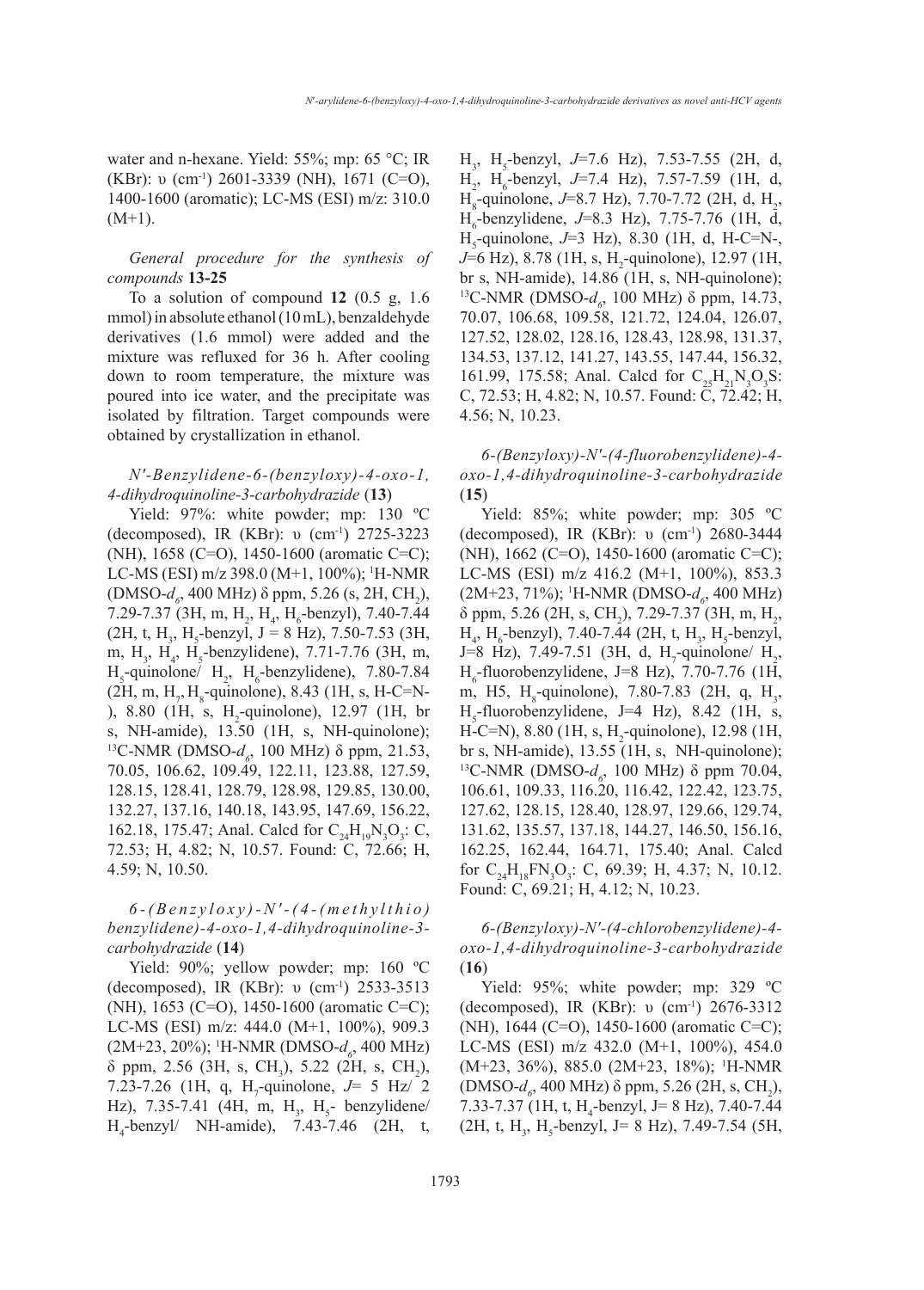m,  $H_7$ -quinolone/ $H_2$ ,  $H_6$ -chlorobenzylidene/  $H_2$ ,  $H_6$  $-$ benzyl), 7.71-7.79 (4H, m, H<sub>3</sub>,  $H<sub>5</sub>$ -chlorobenzylidene/  $H<sub>5</sub>$ ,  $H<sub>8</sub>$ -quinolone), 8.43  $(1H, s, H-C=N), 8.80 (1H, s, H<sub>2</sub>-quino.),$ 12.98 (1H, br s, NH-amide), 13.49 (1H, s, NH-quinolone). <sup>13</sup>C-NMR (DMSO- $d_{\rho}$ , 100 MHz) δ ppm 70.06, 106.67, 109.48, 121.66, 124.09, 127.51, 128.16, 128.43, 128.98, 129.21, 129.36, 129.56, 130.50, 133.06, 133.90, 134.42, 134.83, 136.50, 137.10, 143.58, 146.61, 156.35, 161.14, 162.12, 175.62; Anal. Calcd for  $C_{24}H_{18}CIN_3O_3$ : C, 66.75; H, 4.20; N, 9.73. Found: C, 66.56; H, 4.03; N, 9.99.

*6-(Benzyloxy)-N′-(4-methylbenzylidene)-4 oxo-1,4-dihydroquinoline-3-carbohydrazide* (**17**)

Yield: 98%; white powder; mp: 330 ºC (decomposed), IR (KBr): υ 2765-3204 (NH), 1647 (C=O), 1450-1600 (aromatic C=C); LC-MS (ESI) m/z: 412.2 (M+1, 100%), 845.4 (2M+23, 29%); <sup>1</sup>H-NMR (DMSO- $d_o$ , 400 MHz)  $\delta$  ppm, 2.36 (3H, s, CH<sub>3</sub>), 5.26 (2H, s, CH<sub>2</sub>), 7.27-7.29 (2H, d, H<sub>3</sub>, H<sub>5</sub>-benzylidene, *J*= 8 Hz), 7.33-7.37 (1H, t, H<sub>4</sub>-benzyl, *J*= 8 Hz), 7.40-7.44  $(2H, t, H<sub>3</sub>, H<sub>5</sub>$ -benzyl,  $J= 8$  Hz), 7.48-7.51 (3H, m, H<sub>7</sub>-quinolone/ H<sub>2</sub>, H<sub>6</sub>-benzyl), 7.65-7.67 (2H, d, H<sub>2</sub>, H<sub>6</sub>-benzylidene, *J*=8 Hz), 7.70-7.76 (2H, m,  $H_s$ ,  $H_s$ -quinolone), 8.36 (1H, s, H-C=N), 8.80 (1H, s, H<sub>2</sub>-quinolone), 12.98 (1H, br s, NH-amide), 13.52 (1H, s, NH-quinolone). 13C-NMR (DMSO-*d<sub>6</sub>*, 100 MHz) δ ppm 19.0, 70.07, 106.68, 109.48, 116.22, 116.44, 121.86, 124.00, 127.54, 128.16, 128.43, 128.98, 129.70, 129.78, 131.59, 134.73, 137.13, 143.74, 146.72, 156.30, 162.17, 162.28, 164.74, 175.56; Anal. Calcd for  $C_{25}H_{21}N_{3}O_{3}$ : C, 72.98; H, 5.14; N, 10.21. Found: C, 72.65; H, 5.29; N, 10.53.

*6-(Benzyloxy)-N′-(4-methoxybenzylidene)- 4-oxo-1,4-dihydroquinoline-3-carbohydrazide*  (**18**)

Yield: 97%; white powder; mp: 154 °C (decomposed), IR (KBr): υ (cm-1) 2643-3151 (NH), 1646 (C=O), 1450-1600 (aromatic C=C); LC-MS (ESI) m/z 428.1 (M+1, 100%), 450.1 (M+23, 33%); <sup>1</sup>H-NMR (DMSO- $d<sub>6</sub>$ , 400 MHz)  $\delta$  ppm, 3.82 (3H, s, CH<sub>3</sub>), 5.22 (2H, s, CH<sub>2</sub>), 7.01-7.04 (2H, d, H<sub>3</sub>, H<sub>5</sub>-benzylidene, *J*= 10 Hz), 7.32-7.36 (3H, m, H<sub>3</sub>, H<sub>4</sub>, H<sub>5</sub>-benzyl), 7.40-

7.44 (2H, t, H<sub>2</sub>, H<sub>6</sub>-benzyl, *J*=8 Hz), 7.49-7.51  $(d, 2H, H_2, H_6$ -benzylidene, *J*=8 Hz), 7.60-7.62 (1H, d, H<sub>7</sub>-quinolone, J=8 Hz), 7.68-7.74 (2H, m, H<sub>5</sub>, H<sub>8</sub>-quinolone, J=8 Hz), 8.28 (1H, s,  $H-C=N$ , 8.76 (1H, s,  $H_2$ -quinolone), 12.98 (1H, br s, NH-amide), 14.18 (1H, s, NH-quinolone). <sup>13</sup>C-NMR (DMSO- $d_6$ , 100 MHz) δ ppm 55.84, 69.87, 114.69, 115.78, 122.66, 128.17, 128.29, 128.91, 129.66, 137.59, 145.17, 157.12, 158.35, 162.08, 175.03; Anal. Calcd for  $C_{25}H_{21}N_3O_4$ : C, 70.25; H, 4.95; N, 9.83. Found: C, 70.60; H, 4.88; N, 9.60.

*6-(Benzyloxy)-N′-(3-fluorobenzylidene)-4 oxo-1,4-dihydroquinoline-3-carbohydrazide*  (**19**)

Yield: 75%; white powder; mp: 305 °C (decomposed), IR (KBr): υ (cm-1) 2670-3254 (NH), 1658 (C=O), 1450-1600 (aromatic C=C); LC-MS (ESI) m/z 416.3 (M+1, 100%), 853.3  $(2M+23, 30\%)$ ; <sup>1</sup>H-NMR  $(DMSO-d_6, 400)$ MHz)  $\delta$  ppm, 5.27 (2H, s, CH<sub>2</sub>), 7.26-7.30 (1H, m, H4 -benzyl, *J*=8 Hz), 7.34-7.37 (1H, t, H5 -fluorobenzylidene, *J*=8 Hz), 7.41-7.44 (2H, t, H<sub>3</sub>, H<sub>5</sub>-benzyl, *J*= 8 Hz), 7.50-7.56 (5H, m, H<sub>2</sub>,  $H_6$ -benzyl/  $H_2$ ,  $H_4$ ,  $H_6$ -fluorobenzylidene), 7.60-7.62 (1H, d, H<sub>7</sub>-quinolone, *J*=8 Hz), 7.72 - 7.76  $(2H, m, H<sub>s</sub>, H<sub>8</sub>-fluorobenzylidene), 8.45 (1H, s,$  $H-C=N$ ); 8.81 (1H, s,  $H_2$ -quinolone), 12.98 (1H, br s, NH-amide), 13.56 (1H, s, NH-quinolone); <sup>13</sup>C-NMR (DMSO-*d<sub>6</sub>*, 100 MHz) δ ppm 70.08, 106.70, 109.42, 113.44, 113.67, 117.05, 117.25, 121.73, 123.91, 124.08, 127.52, 128.16, 128.43, 128.98, 131.31, 131.39, 134.51, 137.10, 137.49, 137.57, 143.68, 146.57, 156.36, 161.62, 162.23, 164.05, 175.62; Anal. Calcd for  $C_{24}H_{18}FN_{3}O_{3}$ : C, 69.39; H, 4.37; N, 10.12. Found: C, 69.52; H, 4.56; N, 10.30.

*6-(Benzyloxy)-N′-(2-fluorobenzylidene)-4 oxo-1,4-dihydroquinoline-3-carbohydrazide*  (**20**)

Yield: 70%; white powder; mp: 324 ºC (decomposed), IR (KBr): υ (cm-1) 2581-3527 (NH), 1659 (C=O), 1450-1600 (aromatic C=C); LC-MS (ESI) m/z 416.3 (M+1, 100%), 853.4 (2M+23, 30%); <sup>1</sup>H-NMR (DMSO- $d_o$ , 400 MHz) δ ppm, 5.27 (2H, s, CH<sub>2</sub>), 7.30-7.37 (3H, m, H<sub>2</sub>, H<sub>4</sub>, H<sub>6</sub>-benzyl), 7.41-7.44 (2H, t, H<sub>3</sub>, H5 -benzyl, *J*= 8 Hz/ *J*=4 Hz), 7.48-7.55 (4H,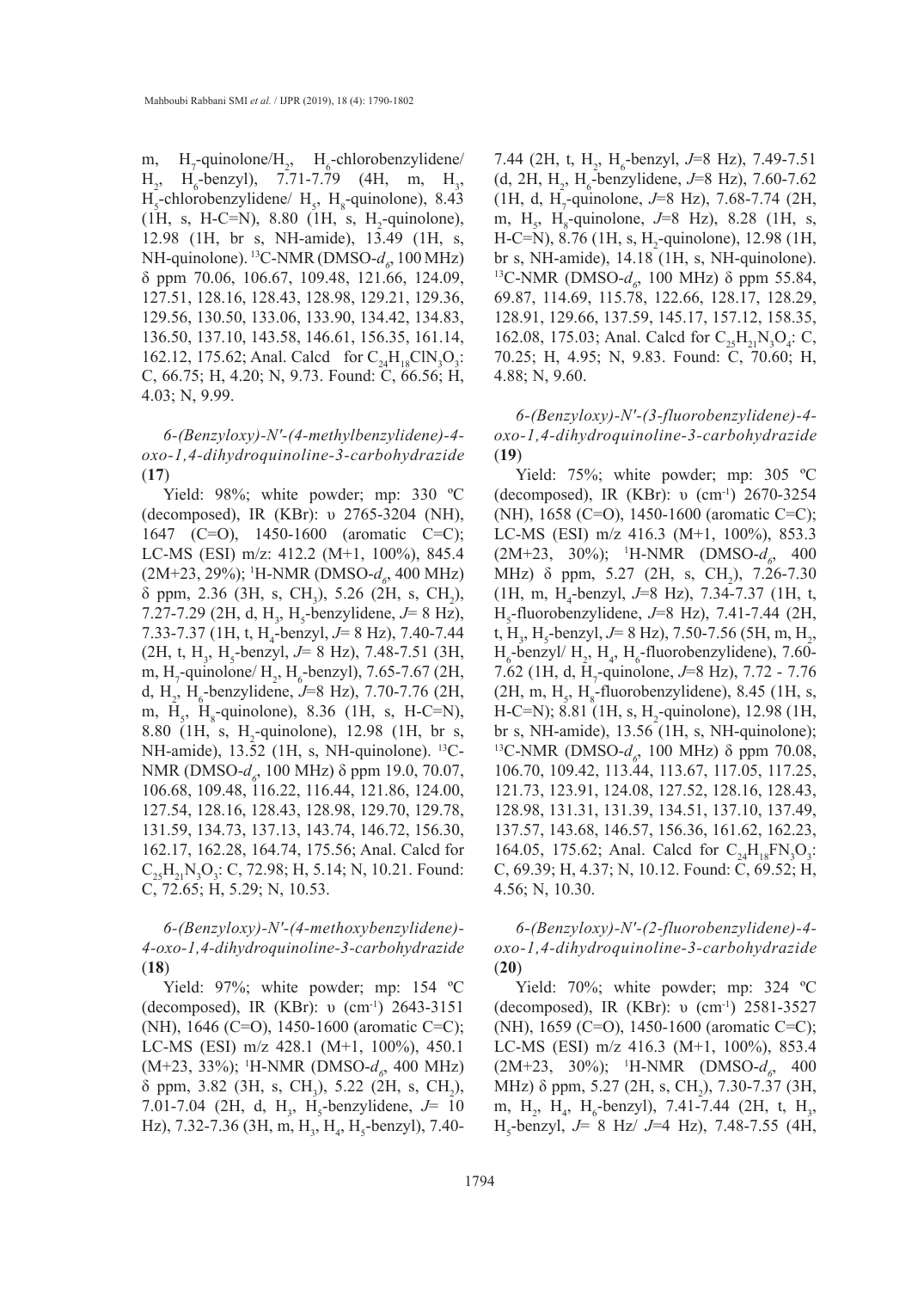m, H<sub>7</sub>-quinolone/  $H_4$ , H<sub>5</sub>, H<sub>6</sub>-fluorobenzylidene), 7.73-7.77 (2H, m, H<sub>5</sub>, H<sub>8</sub>-quinolone), 7.93-7.97  $(1H, t, H<sub>3</sub>-fluorobenzylidene, J= 8 Hz), 8.56$  $(1H, s, H-C=N), 8.81 (1H, s, H<sub>2</sub>-quino.),$ 12.98 (1H, br s, NH-amide), 13.53 (1H, s, NH-quinolone);  $^{13}$ C-NMR (DMSO- $d_6$ , 100 MHz) δ ppm 70.08, 106.68, 109.42, 113.44, 113.67, 117.05, 117.25, 121.73, 123.91, 124.08, 127.52, 128.15, 128.43, 128.99, 131.31, 131.39, 134.51, 137.10, 137.49, 137.57, 143.68, 146.57, 156.36, 161.62, 162.23, 164.05, 175.60; Anal. Calcd for  $C_{24}H_{18}FN_3O_3$ : C, 69.39; H, 4.37; N, 10.12. Found: C, 69.12; H, 4.20; N, 10.33.

*6-(Benzyloxy)-N′-(3-chlorobenzylidene)-4 oxo-1,4-dihydroquinoline-3-carbohydrazide*  (**21**)

Yield: 70%; white powder; mp: 291 ºC (decomposed), IR (KBr): υ (cm-1) 2620-3396 (NH), 1690 (C=O), 1450-1600 (aromatic C=C); LC-MS (ESI) m/z 432.3 (M+1, 100%), 454.2 (M+23, 70%); <sup>1</sup>H-NMR (DMSO- $d_{\delta}$ , 400 MHz)  $\delta$  ppm, 5.27 (2H, s, CH<sub>2</sub>), 7.34-7.37 (1H, t, H4 -benzyl, *J*= 8 Hz/ *J*=4 Hz), 7.41-7.44 (2H, t, H<sub>3</sub>, H<sub>5</sub>-benzyl, *J*=8 Hz), 7.50-7.55 (5H, m,  $H_2$ ,  $H_6$ -benzyl/  $H_5$ ,  $H_7$ ,  $H_8$ -quinolone), 7.71-7.76 (3H, m,  $H_4$ ,  $H_5$ ,  $H_6$ -chlorobenzylidene), 7.80 (1H, s,  $H_2$ -chlorobenzylidene), 8.43 (1H, s,  $H-C=N$ , 8.81 (1H, s,  $H_2$ -quinolone), 12.98 (1H, br s, NH-amide), 13.52 (1H, s, NH-quinolone); <sup>13</sup>C-NMR (DMSO- $d_6$ , 100 MHz) δ ppm 70.01, 106.51, 108.93, 123.34, 126.10, 126.77, 127.75, 128.13, 128.96, 129.85, 131.16, 134.02, 137.29, 137.41, 145.34, 145.54, 155.94, 163.08, 175.14; Anal. Calcd for  $C_{24}H_{18}CIN_3O_3$ : C, 66.75; H, 4.20; N, 9.73. Found: C, 66.56; H, 4.33; N, 10.01.

*6-(Benzyloxy)-N′-(3-methylbenzylidene)-4 oxo-1,4-dihydroquinoline-3-carbohydrazide*  (**22**)

Yield: 80%; white powder; mp: 310 ºC (decomposed), IR (KBr): υ (cm-1) 2661- 3354 (NH), 1661 (C=O), 1450-1600 (aromatic C=C); LC-MS (ESI) m/z 412.2 (M+1, 100%), 823.3 (2M+1, 20%); <sup>1</sup>H-NMR (DMSO-*d<sub>6</sub>*, 400 MHz) δ ppm, 2.37 (3H, s, CH<sub>3</sub>), 5.27 (2H, s, CH<sub>2</sub>), 7.25-7.27 (1H, d, H4 -benzylidene, *J*=8 Hz), 7.34-7.38  $(2H, t, H<sub>5</sub>$ -benzylidene/  $H<sub>4</sub>$ -benzyl,  $J= 8$  Hz), 7.41-7.44 (2H, t, H<sub>3</sub>, H<sub>5</sub>-benzyl, *J*= 8 Hz), 7.50-

7.56 (4H, m, H<sub>7</sub>-quinolone/  $H_6$ -benzylidene/  $H_2$ ,  $H_6$ -benzyl), 7.60 (1H, s,  $H_2$ -benzylidene); 7.73 -7.76 (2H, d, H<sub>5</sub>, H<sub>8</sub>-quinolone,  $J=8$  Hz/ $J=4$  Hz), 8.37 (1H, s, H-C=N); 8.81 (1H, s, H<sub>2</sub>-quinolone), 12.97 (1H, br s, NH-amide), 13.43 (1H, s, NH-quinolone); <sup>13</sup>C-NMR (DMSO- $d_{\delta}$ , 100 MHz) δ ppm 21.40, 70.08, 106.68, 109.58, 121.66, 124.09, 125.15, 127.53, 127.78, 128.16, 128.43, 128.98, 129.15, 131.16, 134.45, 134.88, 137.11, 138.43, 143.55, 147.90, 156.35, 162.05, 175.61; Anal. Calcd for  $C_{25}H_{21}N_3O_3$ : C, 72.98; H, 5.14; N, 10.21. Found: C, 72.70; H, 5.32; N, 10.37.

*6-(Benzyloxy)-N′-(2-methylbenzylidene)-4 oxo-1,4-dihydroquinoline-3-carbohydrazide*  (**23**)

Yield: 85%; white powder; mp: 290 ºC (decomposed), IR (KBr): υ (cm-1) 2563-3529 (NH), 1650 (C=O), 1450-1600 (aromatic C=C); LC-MS (ESI) m/z 412.2.0 (M+1, 100%), 823 (2M+1, 30%); <sup>1</sup>H-NMR (DMSO-*d<sub>6</sub>*, 400 MHz) δ ppm, 2.50 (3H, s, CH<sub>3</sub>), 5.27 (2H, s, CH<sub>2</sub>), 7.25-7.37 (4H, m,  $H_3$ -benzylidene/ $H_2$ ,  $H_4$ ,  $H_6$ -benzyl), 7.41-7.44 (2H, t, H<sub>3</sub>, H<sub>5</sub>-benzyl, *J*= 8 Hz/ J= 4 Hz), 7.50-7.55 (3H, m,  $H_4$ ,  $H_5$ ,  $H_6$ -benzylidene); 7.73-7.77 (2H, m,  $H_s$ ,  $H_7$ -quinolone), 7.85-7.87  $(1H, d, H_s$ -quinolone,  $J= 8$  Hz), 8.60 (1H, s,  $H-C=N$ ), 8.81 (1H, s,  $H_2$ -quinolone), 12.95 (1H, br s, NH-amide), 13.40 (1H, s, NH-quinolone); <sup>13</sup>C-NMR (DMSO-*d<sub>6</sub>*, 100 MHz) δ ppm 19.64, 70.06, 106.65, 109.62, 121.71, 124.06, 126.55, 126.64, 127.56, 128.12, 128.42, 128.99, 130.11, 131.32, 132.91, 134.52, 137.10, 137.47, 143.60, 146.27, 156.33, 162.07, 175.55; Anal. Calcd for  $C_{25}H_{21}N_3O_3$ : C, 72.98; H, 5.14; N, 10.21. Found: C, 72.74; H, 5.41; N, 10.33.

*6-(Benzyloxy)-N′-(3-methoxybenzylidene)- 4-oxo-1,4-dihydroquinoline-3-carbohydrazide*  (**24**)

Yield: 70%; white powder; mp: 280 ºC (decomposed); IR (KBr), υ (cm-1) 2665-3424 (NH), 1663 (C=O), 1450-1600 (aromatic C=C); LC-MS (ESI) m/z 428.3 (M+1, 100%), 856.4 (2M+1, 14%); <sup>1</sup>H-NMR (DMSO- $d_{\rho}$ , 400 MHz)  $\delta$  ppm, 3.82 (3H, s, CH<sub>3</sub>), 5.27 (2H, s, CH<sub>2</sub>), 7.00-7.03 (1H, m, H<sub>2</sub>-benzylidene), 7.32-7.44 (6H, m, H<sub>4</sub>-benzylidene, H<sub>2</sub>, H<sub>3</sub>, H<sub>4</sub>, H<sub>5</sub>,  $H_6$ -benzyl); 7.50 - 7.54 (3H, q, H<sub>7</sub>-quinolone/H<sub>5</sub>,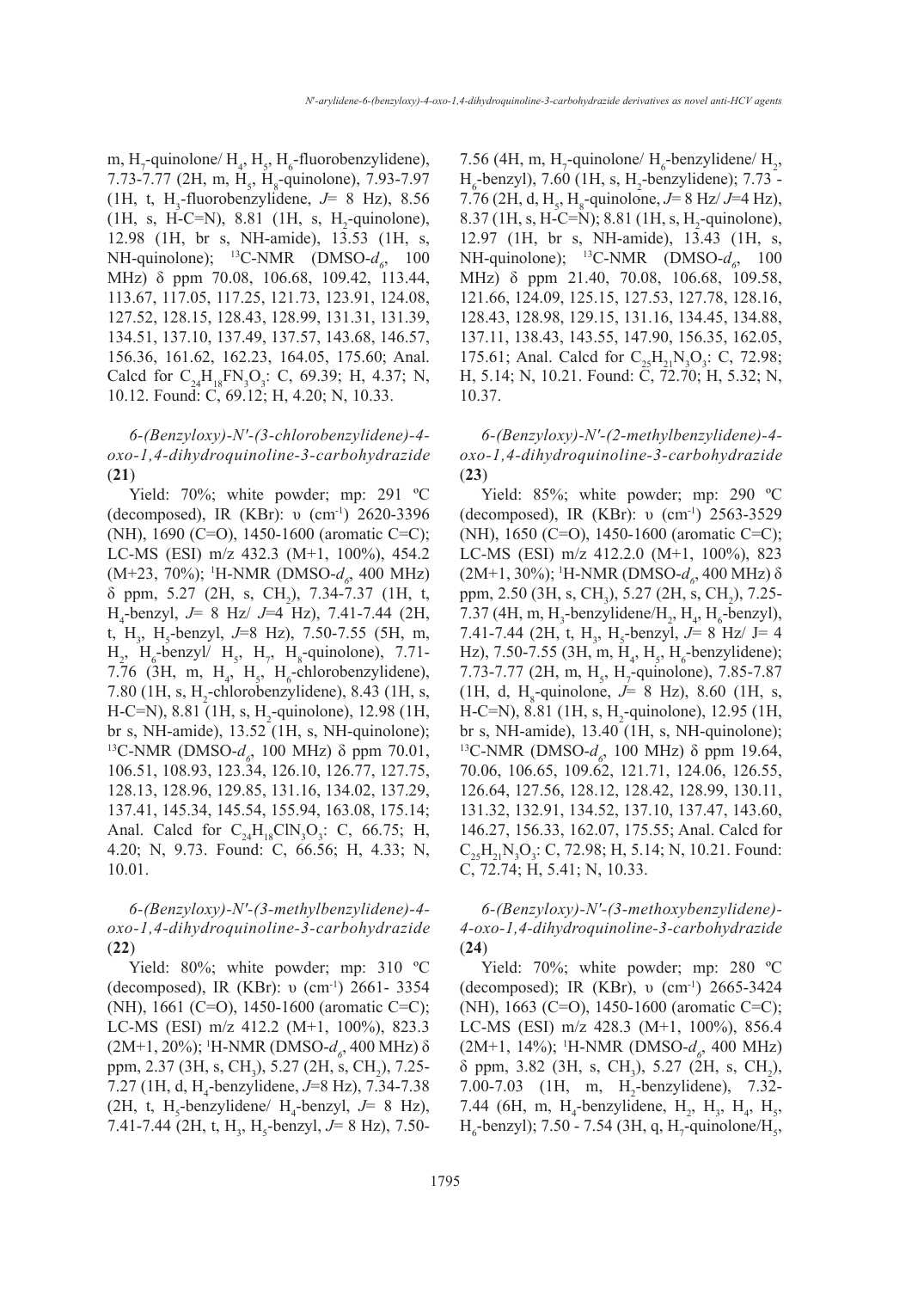H6 -benzyl, *J*=8 Hz/ *J*=4 Hz), 7.72-7.76 (2H, m, H<sub>5</sub>, H<sub>8</sub>-quinolone, *J*=8 Hz/ *J*=4 Hz), 8.39 (1H, s,  $H-C=N$ ); 8.80 (1H, s,  $H_2$ -quinolone), 12.95 (1H, br s, NH-amide), 13.51 (1H, s, NH-quinolone); <sup>13</sup>C-NMR (DMSO- $d_6$ , 100 MHz) δ ppm 55.63, 70.07, 106.68, 109.54, 111.94, 116.52, 120.48, 121.67, 124.08, 127.52, 128.17, 128.43, 128.98, 130.35, 134.44, 136.34, 137.11, 143.55, 147.81, 156.35, 159.96, 162.08, 175.62; Anal. Calcd for  $C_{25}H_{21}N_{3}O_{4}$ : C, 70.25; H, 4.95; N, 9.83. Found: C, 70.01; H, 5.97; N, 9.68.

# *6-(Benzyloxy)-N′-(2-methoxybenzylidene)- 4-oxo-1,4-dihydroquinoline-3-carbohydrazide*  (**25**)

Yield: 85%; white powder; mp: 299 °C (decomposed), IR (KBr): υ (cm-1) 2481-3164 (NH), 1642 (C=O), 1450-1600 (aromatic C=C); LC-MS (ESI) m/z 428.3 (M+1, 100%), 877.4 (2M+23, 25%); <sup>1</sup>H-NMR (DMSO- $d_o$ , 400 MHz)  $\delta$  ppm, 3.90 (3H, s, CH<sub>3</sub>), 5.26 (2H, s, CH<sub>2</sub>), 7.02-7.06 (1H, t, H<sub>5</sub>-benzylidene,  $J = 8$  Hz), 7.12-7.14 (1H, d, H<sub>3</sub>-benzylidene,  $J = 8$  Hz), 7.34-7.38  $(1H, t, H_4$ -benzyl,  $J = 8$  Hz), 7.41-7.46 (3H, m,  $H_3$ , H<sub>5</sub>-benzyl/ H<sub>4</sub>-benzylidene), 7.50-7.53 (3H, m, H<sub>2</sub>, H<sub>6</sub>-benzyl/ H<sub>6</sub>-benzylidene, J=8 Hz/ J=4 Hz), 7.72-7.77 (2H, m, H<sub>5</sub>, H<sub>7</sub>-quinolone,  $J=8$ Hz/ *J*=1 Hz), 7.86-7.88 (1H, m, H<sub>8</sub>-quinolone, *J*  $= 8$  Hz/1 Hz), 8.57 (1H, s, H-C=N); 8.80 (1H, s, H2 -quinolone), 12.95 (1H, s, NH-amide), 13.53 (1H, s, NH-quinolone); <sup>13</sup>C-NMR (DMSO- $d_{\rho}$ , 100 MHz) δ ppm 56.22, 70.00, 106.45, 126.04, 128.14, 128.38, 128.97, 137.27, 155.94, 158.12, 175.30; Anal. Calcd for  $C_{25}H_{21}N_3O_4$ : C, 70.25; H, 4.95; N, 9.83. Found: C, 70.41; H, 5.11; N, 10.02.

#### *Molecular modeling study*

The active compound **21** was selected for docking studies against HCV NS5B. 1GX6 was used for binding mode analysis of NS5B inhibitory activity. All the compounds were built and subsequently optimized using the HyperChem 8.0 software (34). The protein structure was prepared for docking using AutoDock tools 1.5.6 from MGL Tools package (35). Docking was performed by Autodock VINA program (36).

Co-crystallized ligand and all water molecules were removed from crystal protein while manganese ions  $(Mn^{2+})$  at the active site of HCV NS5B were remained. Polar hydrogens were added and non-polar hydrogens were merged, finally, Kollman united atom charge and atom type parameter was added to 1GX6. Grid map dimensions  $(20\times20\times20)$  were set surrounding active site.

#### *Cell Culture and virus production*

Huh7.5 cells originated from hepatocellular carcinoma which has been shown to support efficient HCV replication and production (kindly provided by Rice C) was cultured in Dulbecco′s modified Eagle′s medium (DMEM) supplemented with 10% fetal bovine serum (FBS), penicillin (100 U/mL) and streptomycin  $(100 \mu g/mL)$ .

The plasmid encoding the full genome of Japonicum Fulminant Hepatitis virus serotype 1 (JFH-1) strain (kindly provided by Wakita T) was used for *in-vitro* transcription to produce approximately high titer stocks of cell cultureproduced virus (HCVcc) as previously described (37).

#### *RT-qPCR assay*

Huh7.5 cells were seeded into 48-well plates at a density of  $3 \times 10^5$  cells per well with DMEM containing 10% FBS. After 24 h, huh7.5 cells were infected with HCV viral stock (105 IU/ mL) for 3 h, at which point the infection was stopped and each well was washed three times by sterile PBS to removed non-penetrated virions and then the fresh medium was added to each well. Subsequently, the infected cells were treated with newly synthesized compounds at different concentrations and the sofosbuvir (Sigma-Aldrich, USA) as a positive control. After three days inoculation, the supernatant medium was collected and the viral RNA was extracted using viral QIAamp viral RNA mini kit (Qiagen, Düsseldorf, Germany), according to the manufacturer protocol. Then, the amount of HCV replicon RNA was determined using Quantitative RT-PCR assay by hepatitis C virus viral load kit (Gene Proof, Czech Republic, with CE, IVD) according to the manufacturer's instruction.

The 50% effective concentration (EC50) was determined as the ratio of the normalized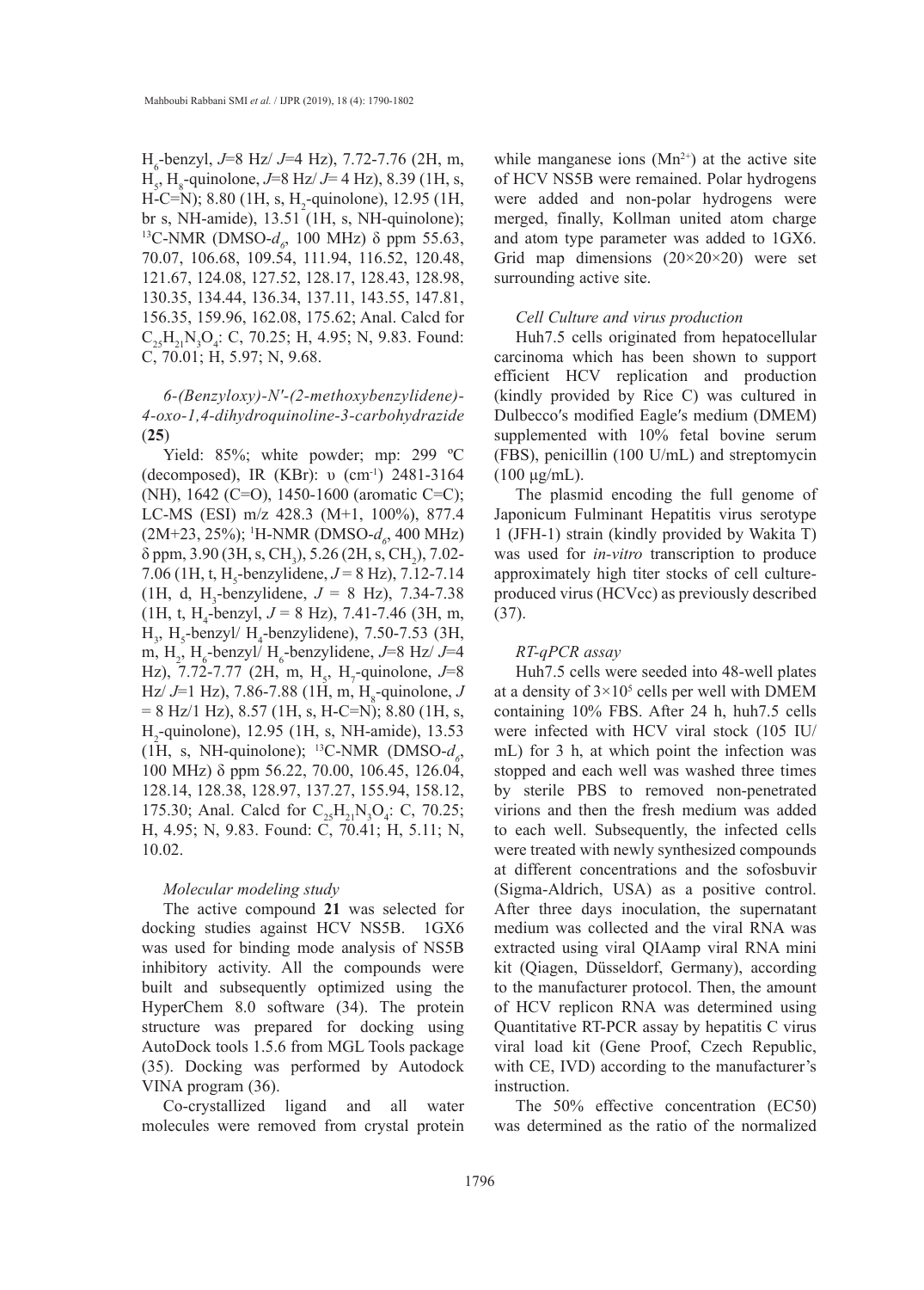

**Scheme 1. Reagents and conditions:** (a) benzyl bromide, NaOH, CH<sub>3</sub>OH, rt, 12 h; (b) 50% KOH hydroalcoholic solution, reflux, benzaldehyde derivatives, absolute ethanol, reflux, 36 h. 48 h; (c) EMME, rt, 10 min; (d) 2-chlorobenzoic acid, Ph<sub>2</sub>O, 250 °C, MW, 5 min; (e)  $NH_2NH_2.H_2O$ , absolute ethanol, reflux, 36 h; (f)

HCV RNA amount in treated samples relative to the controls (the samples without compound treatment) using GraphPad Prism5.0 software (GraphPad Software, San Diego, CA).

#### *Cytotoxicity Assay*

The cytotoxicity of compounds to Huh-7.5 cells was measured in parallel with the HCV replication assay based on the cleavage of the yellow tetrazolium salt XTT® (sodium 3-[1 (phenylaminocarbonyl)-3, 4-tetrazolium] bis(4-methoxy-6-nitro)benzene sulfonic acid) to generate an orange formazan dye by metabolic function of alive and active cells. Cells were treated with various concentrations (500, 250, 100, 25, and 12 μm/mL) of compounds and which upon incubated for 72 hours.

The cell cytotoxicity was determined using XTT proliferation assay kit (Sigma-Aldrich) following the manufacturer's instructions. The 50% cytotoxic concentration (CC50) was defined as the concentration of compound that reduced cell proliferation by 50%.

#### **Results and Discussion**

#### *Chemistry*

Target compounds **13-25** were prepared in good yields (70-98%) from the acetaminophen as a starting material as shown in scheme 1. e cytotoxicity of compounds to Huh-<br>Starting from benzylation of acetaminophen (**7**) with benzyl bromide followed by basic replication assay based on the cleavage hydrolysis of acetamide group gave the *O*-benzyl aniline (**9**). The key quinolone intermediate (**11**) (phenylaminocarbonyl)-3, 4-tetrazolium]- was synthesized via the well-known Gould-Jacobs approach (38). This procedure began ate an orange formazan dye by metabolic with condensation of *O*-benzyl aniline (9) with ethoxymethylenemalonate diethyl ester d with various concentrations (500, 250, (EMME) to produce malonate intermediate (10), which upon intramolecular cyclization afforded the ethyl quinolone-3-carboxylate (**11**). The resulting ester was converted to carbohydrazide analogue (**12**) via reaction with hydrazine hydrate. N′-Arylidene fragment in target compounds (**13-25**) were introduced through reaction of carbohydrazide intermediate **12** with substituted benzaldehydes. The structure of the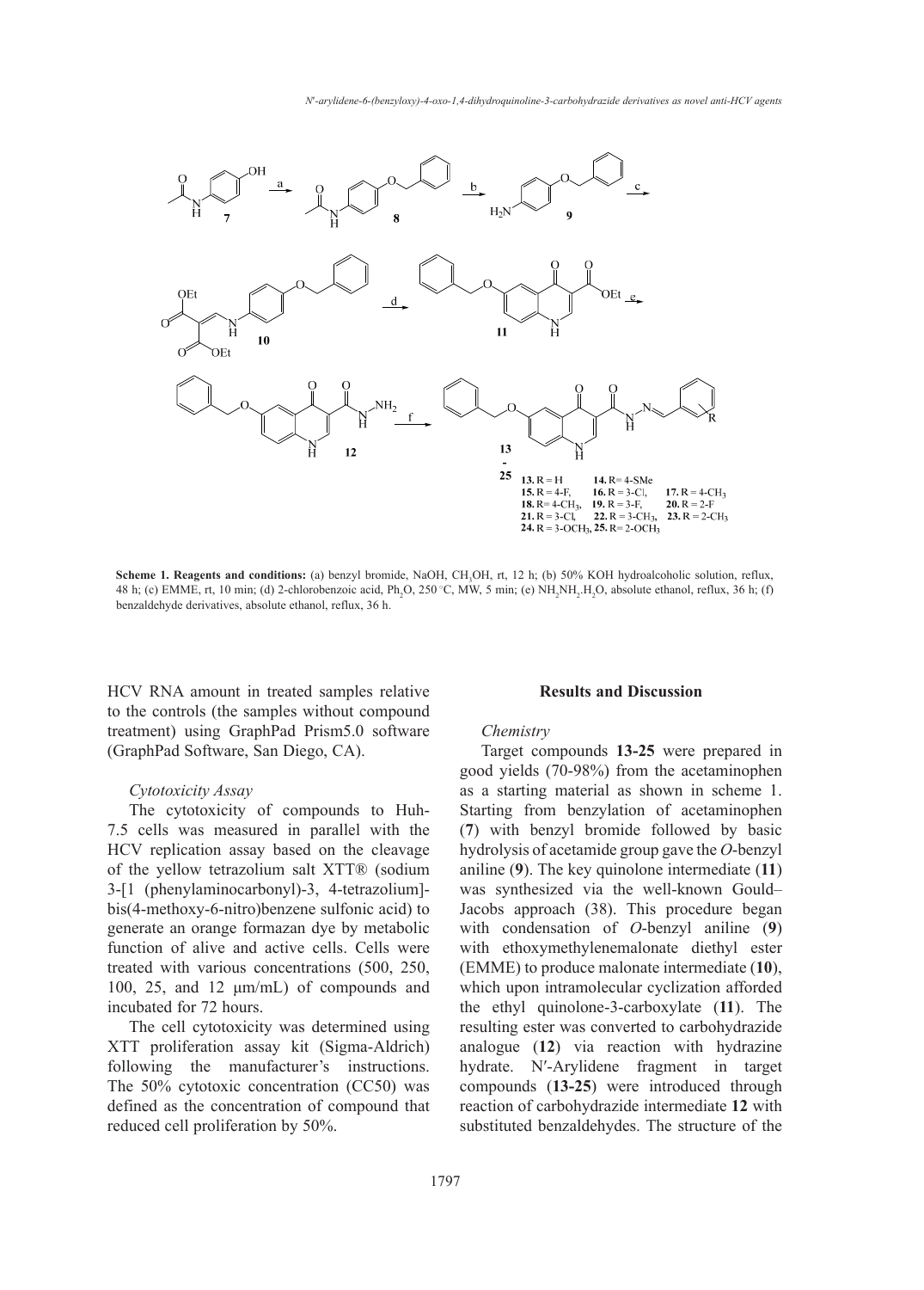**Table 1.** EC50, CC50 and TI for newly - synthesized compounds.

|              |                          | Н              |                |                          |
|--------------|--------------------------|----------------|----------------|--------------------------|
| Compound No. | $\mathbf R$              | $EC50~(\mu M)$ | $CC50~(\mu M)$ | $SI = CC50/EC50$         |
| 13           | H                        | >200           | >200           | ٠                        |
| 14           | $4-SCH3$                 | >200           | >200           | $2.0\,$                  |
| 15           | $4-F$                    | >200           | >200           | $\overline{\phantom{a}}$ |
| 16           | $4-C1$                   | >200           | >200           | $\overline{\phantom{a}}$ |
| 17           | $4$ -CH <sub>3</sub>     | >200           | >200           | 2.1                      |
| 18           | $4-OCH3$                 | >200           | >200           | $\overline{\phantom{a}}$ |
| 19           | $3-F$                    | $>200$         | >200           | $\overline{\phantom{a}}$ |
| 20           | $2-F$                    | 120            | >200           | $2.9\,$                  |
| 21           | $3-C1$                   | 35             | 90             | 2.5                      |
| 22           | $3$ -CH <sub>3</sub>     | 45             | 100            | 2.2                      |
| 23           | $2$ -CH <sub>3</sub>     | $70\,$         | 160            | 2.2                      |
| 24           | $3-OCH3$                 | 120            | >200           | 1.8                      |
| 25           | $2-OCH3$                 | >200           | >200           | $\overline{\phantom{a}}$ |
| Sofosbuvir   | $\overline{\phantom{a}}$ | 5              | > 500          | >100                     |



synthesized compounds was confirmed by IR, 1 H-NMR, and ESI-MS.

# *HCV replicon assay*

Target compounds **13-25** were evaluated in a cell-based viral replication surrogate assay known as the replicon system (39). We hypothesized that our quinolone analogues will inhibit NS5B, likely via binding to the active site. To test this hypothesis, FDA-approved active site binding NI, sofosbuvir, was used as a control compound. In parallel, compounds were also evaluated for their cytotoxic effects in the same cell line to ensure that the activity is completely devoid of cytotoxicity effects. The biological results are expressed as  $EC_{50}$ ,  $CC_{50}$  and SI (selectivity index, given by the  $CC_{50}/EC_{50}$  ratio).

As shown in Table 1, some of the target compounds were found active against HCV

with the  $EC_{50}$  values in the range from 35 to  $MS.$  120  $\mu$ M. Furthermore, except for compound 24, all of these active compounds showed  $SI > 2$ , rendering them suitable as an inhibitor scaffold for HCV. The anti-HCV assay results revealed a few discernible structure-activity relationship (SAR) trends. First of all, introduction a suitable substituent on the phenyl ring of compounds was found to greatly impact potency as compound **13** with an unsubstituted phenyl was inactive  $(EC50>200 \mu M)$  whereas a number of analogues with substituted phenyl showed significant activity (compounds **20**-**24**). Secondly, the identity of substituent also appeared crucial for inhibition as among active compounds, anti-HCV activity decreased in the following order:  $Cl > Me > F > OMe > SMe$ . Thirdly, position of substituent on the phenyl ring influenced the anti-HCV activity as for nearly all substituents, *ortho*- or *meta*-position of the phenyl ring was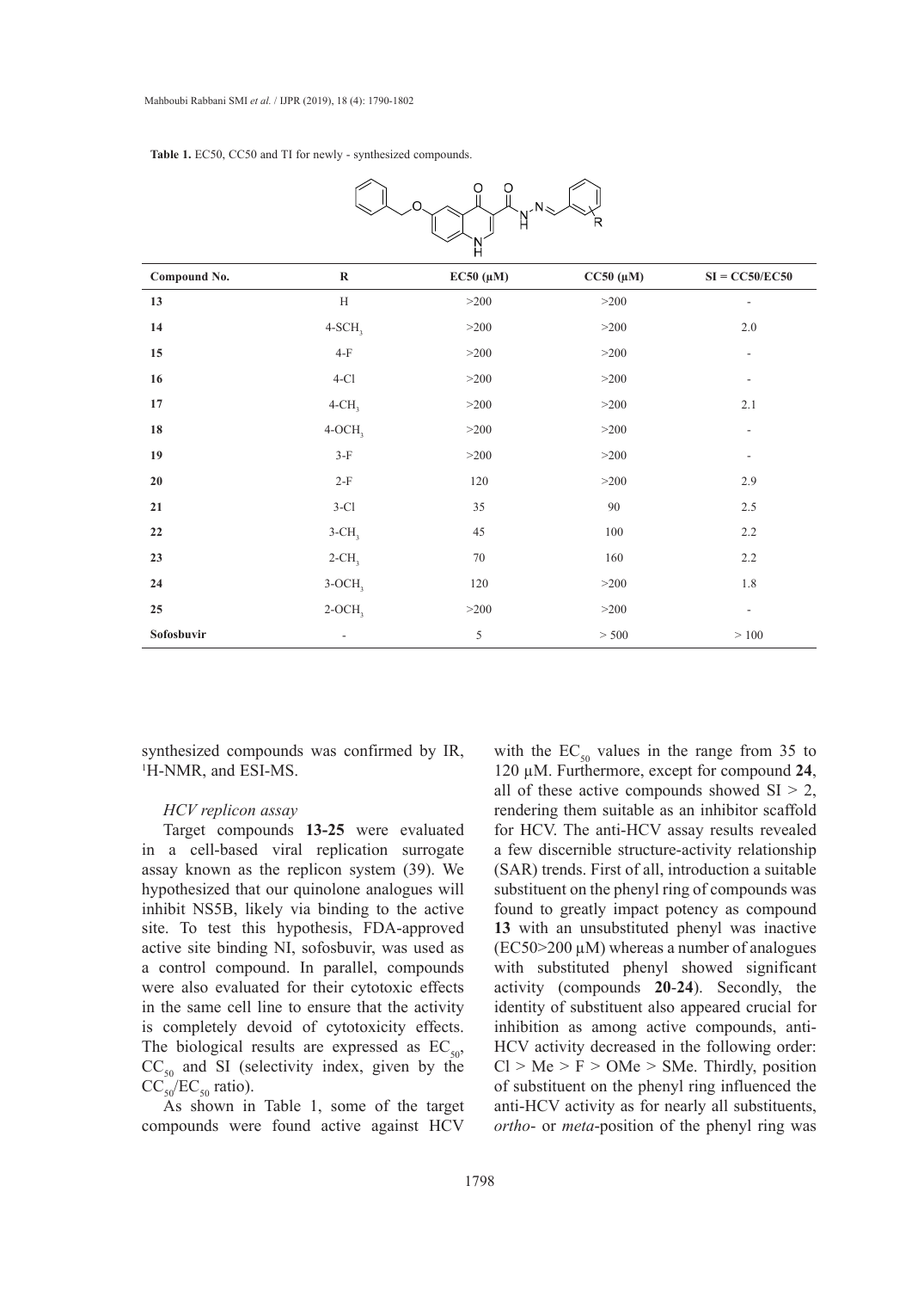

21 with the surface of NS5B active site. **Figure 2.** a) Binding mode of compound **21** in the active site of HCV NS5B polymerase (PDB code: 1GX6). b) Interaction of compound

tolerated better than *para*-position. Notably, compound **21** with Cl group in *meta*-position  $(EC_{50} = 35 \mu M)$  was proven to be considerably more potent than its *para*-counterpart (**16**,  $EC_{50}$  > 200 µM). In compounds with methyl substitution, changing from *ortho*- to *meta*position increased the both activity ( $EC_{50} = 70$ and 45  $\mu$ M, respectively) and cytotoxicity (CC<sub>50</sub>) = 160 and 45 µM, respectively). Regarding the similarity of  $EC_{50}$  and  $CC_{50}$  of compound **22**, it seems that its anti-HCV activity was result of cytotoxicity. Compounds **20** and **24**  having, respectively, 2-fluoro and 3-methoxy substitutions displayed similar activities with an  $EC_{50} = 120 \mu M$ . These differences in activity and toxicity between substituents and their positions may reflect a fundamental change in their binding mode to the protein target or physicochemical properties, although further investigation is required to determine the

than *para*-position. Notably, structure-activity relationships in detail.

Overall, the best activities were observed with 3-chloro (compound 21,  $EC_{50} = 35 \mu M$ ) and 2-methyl (compound **23**,  $EC_{50} = 70 \mu M$ ) substituents, suggesting that designed scaffold has the potential for antiviral discovery against HCV. Further optimization may be required to address the potency of compounds.  $\alpha$  results of cell-based HCV replicatives. The second-based  $\alpha$  replication assay revealed  $\alpha$ han its *para*-counterpart  $(16, \ldots)$  and 2-methyl (compound 23, E

## *Molecular Modeling Study*

Our compounds were designed based on pharmacophore model of NS5B active site inhibitors. Therefore, we generated a docking model to investigate binding modes of designed compounds with NS5B active site. Docking model was generated on the basis of the existing X-ray crystallographic structure of NS5B polymerase complexed with uridine triphosphate (UTP) and divalent metal ions (PDB code: 1GX6) (40). The most active compound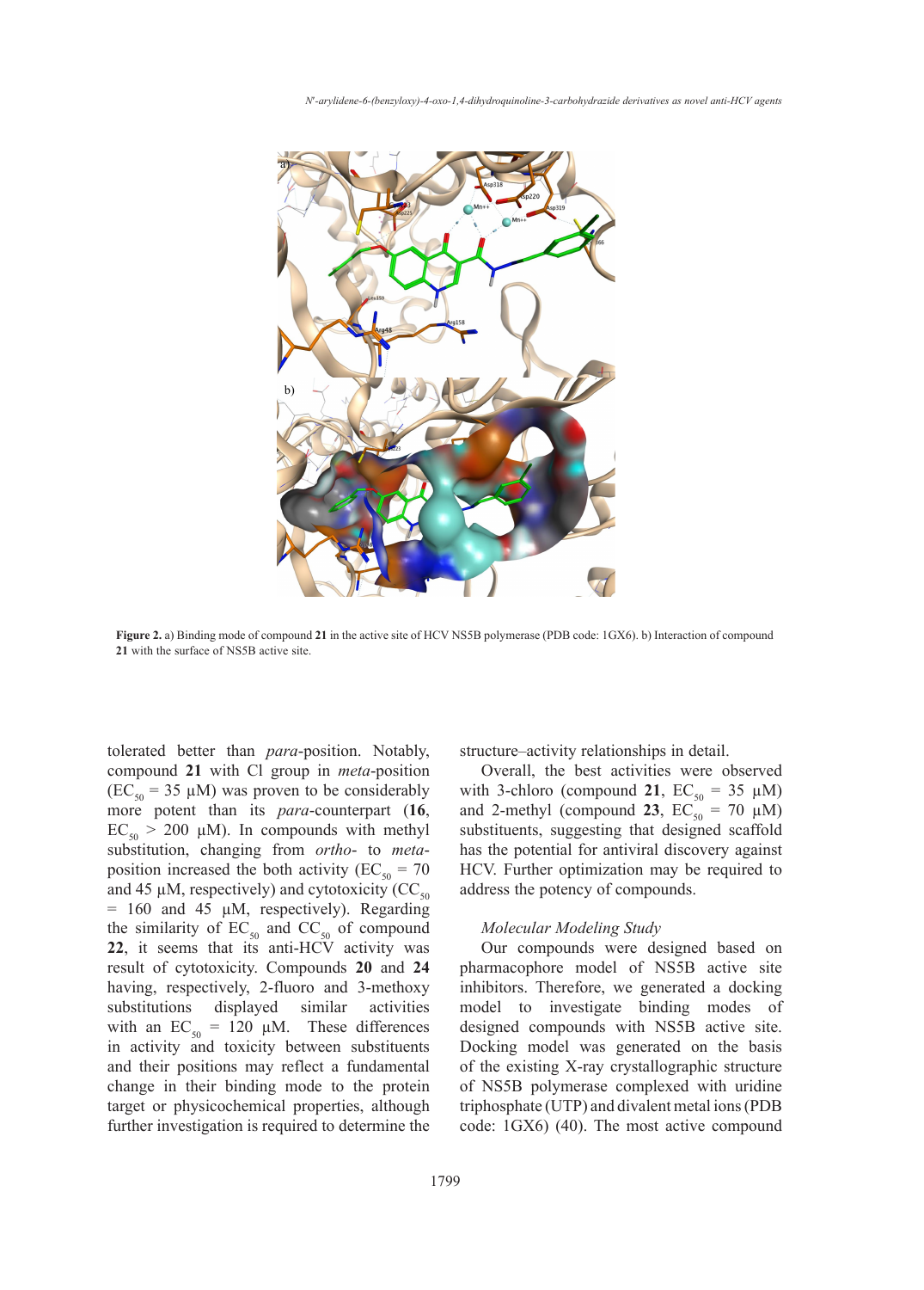observed in anti-HCV assay, compound **21** was docked into the binding pocket of NS5B active site after the removal of the original UTP. As shown in Figure 4, compound **21** interacted with two  $Mn^{2+}$  that are coordinated by active site residues Asp220, Asp318 and Asp319. The  $Mn^{2+}$  ions were chelated through two carbonyl groups of quinolone scaffold with the distances of 2.76, 2.37 and 2.42 Å. The O-benzyl moiety of compound **21** was inserted into a hydrophobic pocket in the enzyme consisting of Leu159 and Cys223. Leu159 is an important residue in interaction with the pyrimidine base of co-crystalized UTP. Oxygen atom of O-benzyl formed a hydrogen bond to the side chain of Asp225 with the distance of 3.76 Å, the same residue that is bonded to 2′-hydroxy group of UTP. In addition, NH group of quinolone scaffold formed interactions with side chain of Arg158 and Arg48. An extra hydrophobic bond was found between 3-chlorophenyl group of compound **21** and Cys366. These observed interactions are in agreement with reported studies on docking of NS5B active site inhibitors (41-43). So anti-HCV activity of synthesized compounds may be due to NS5B inhibition.

#### **Conclusion**

In this study, in order to identify new scaffold as anti-HCV agents, we designed and synthesized new N′-arylidene-6-(benzyloxy)- 4-oxo-1,4-dihydroquinoline-3-carbohydrazide derivatives. Results of cell-based HCV replicon assay revealed that several compounds (**20**, **21**, **22**, **23**, and **24**) exhibited moderate to good activity with  $EC_{50}$  values ranging from 35 to 120 µM. Molecular modeling studies suggested that the designed compounds might interact with two magnesium ions and other key residues in the NS5B polymerase active site. These results make the designed scaffold a promising starting point for development of more active compounds in future.

# **References**

(1) Bosetti C, Levi F, Lucchini F, Zatonski WA, Negri E and La Vecchia C. Worldwide mortality from cirrhosis: An update to 2002*. J. Hepatol.* (2007) 46: 827-39.

- Modi AA and Liang TJ. Hepatitis C: a clinical review*.* (2) *Oral Dis.* (2008) 14: 10-4.
- World Health organization, Hepatitis C http://www. (3) who.int/news-room/factsheets/detail/hepatitis-c (Accessed on 28th October 2018).
- (4) Neukam K, Macías J, Mira JA and Pineda JA. A review of current anti-HCV treatment regimens and possible future strategies*. Expert Opin. Pharmacother.* (2009) 10: 417-33.
- Alexopoulou A and Karayiannis P. Interferon-based (5) combination treatment for chronic hepatitis C in the era of direct acting antivirals*. Ann. Gastroenterol.* (2015) 28: 55-65.
- (6) Lim TR, Tan BH and Mutimer DJ. Evolution and emergence of a new era of antiviral treatment for chronic hepatitis C infection*. Int. J. Antimicrob. Agents*. (2014) 43: 17-25.
- (7) Zajac M, Muszalska I, Sobczak A, Dadej A, Tomczak S and Jelinska A. Hepatitis C - New drugs and treatment prospects*. Eur. J. Med. Chem.* (2019) 165: 225-49.
- Asselah T and Marcellin P. Direct acting antivirals for (8) the treatment of chronic hepatitis C: one pill a day for tomorrow*. Liver Int.* (2012) 32: 88-102.
- (9) Schinazi R, Halfon P, Marcellin P and Asselah T. HCV direct-acting antiviral agents: the best interferon-free combinations*. Liver Int.* (2014) 34: 69-78.
- $(10)$  Gerber L, Welzel TM and Zeuzem S. New therapeutic strategies in HCV: polymerase inhibitors*. Liver Int.* (2013) 33: 85-92.
- (11) Shih IH, Vliegen I, Peng B, Yang H, Hebner C, Paeshuyse J, Purstinger G, Fenaux M, Tian Y, Mabery E, Qi X, Bahador G, Paulson M, Lehman LS, Bondy S, Tse W, Reiser H, Lee WA, Schmitz U, Neyts J and Zhong W. Mechanistic characterization of GS-9190 (Tegobuvir), a novel nonnucleoside inhibitor of hepatitis C virus NS5B polymerase*. Antimicrob. Agents Chemother.* (2011) 55: 4196-203.
- (12) Bressanelli S, Tomei L, Rey FA and De Francesco R. Structural analysis of the hepatitis C virus RNA polymerase in complex with ribonucleotides*. J. Virol.* (2002) 76: 3482-92.
- (13) Appleby TC, Perry JK, Murakami E, Barauskas O, Feng J, Cho A, Fox D, Wetmore DR, McGrath ME and Ray AS. Structural basis for RNA replication by the hepatitis C virus polymerase*. Science* (2015) 347: 771-5.
- $(14)$  Beaulieu P and Tsantrizos Y. Inhibitors of the HCV NS5B polymerase: new hope for the treatment of hepatitis C infections*. Curr. Opin. Investig. Drugs* (2004) 5: 838-50.
- (15) Boyce SE, Tirunagari N, Niedziela-Majka A, Perry J, Wong M, Kan E, Lagpacan L, Barauskas O, Hung M and Fenaux M. Structural and regulatory elements of HCV NS5B polymerase–β-loop and C-terminal tail–are required for activity of allosteric thumb site II inhibitors*. PLoS One* (2014) 9: e84808.
- (16) Powdrill MH, Bernatchez JA and Götte M. Inhibitors of the hepatitis C virus RNA-dependent RNA polymerase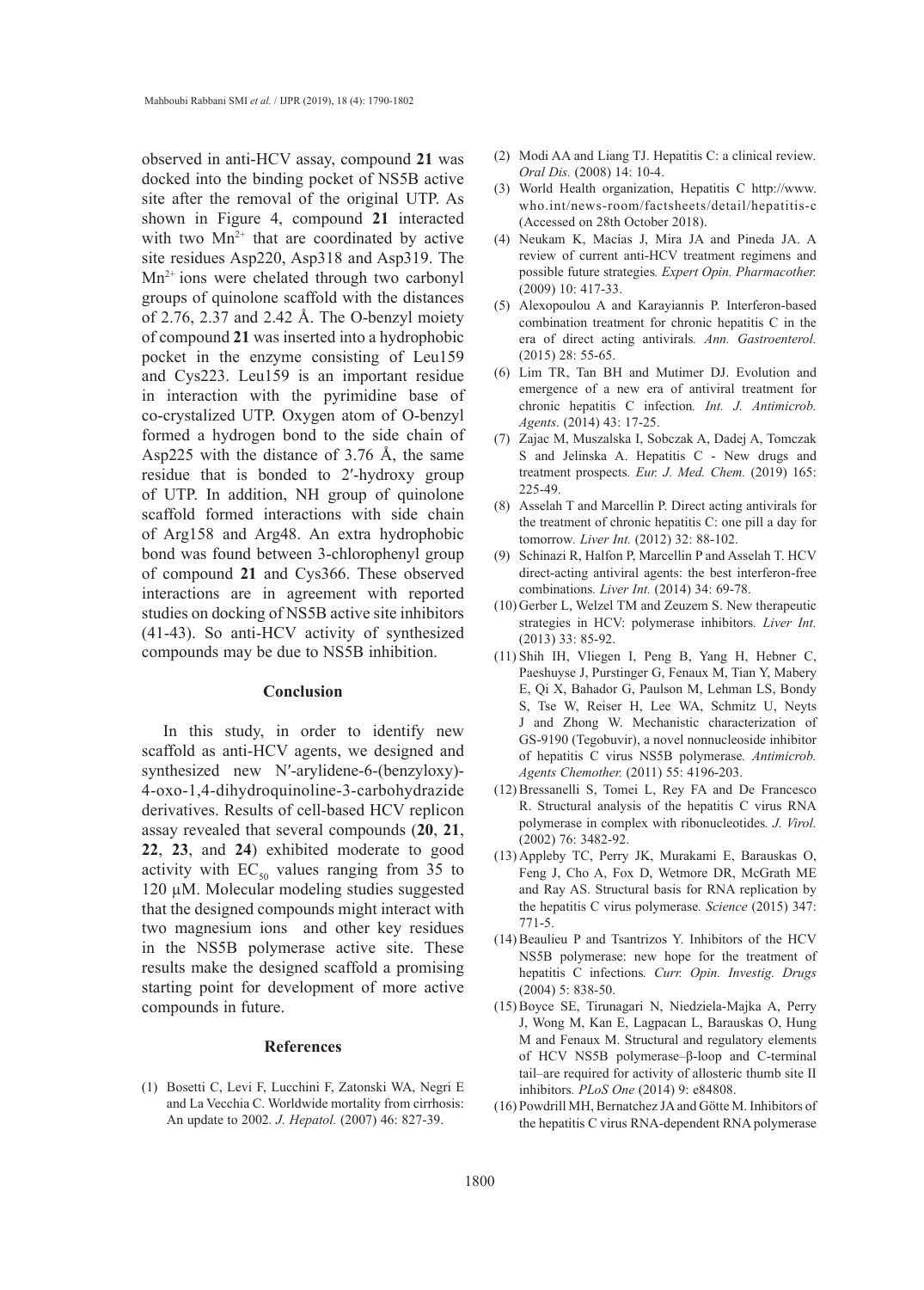NS5B*. Viruses* (2010) 2: 2169-95.

- (17) Hajimahdi Z and Zarghi A. Progress in HIV-1 integrase inhibitors: A review of their chemical structure diversity*. Iran. J. Pharm. Res.* (2016) 15: 595.
- (18) Summa V, Petrocchi A, Matassa VG, Taliani M, Laufer R, De Francesco R, Altamura S and Pace P. HCV NS5b RNA-dependent RNA polymerase inhibitors: from α,γ-diketoacids to 4,5-dihydroxypyrimidine-or 3-methyl-5-hydroxypyrimidinonecarboxylic acids. Design and synthesis*. J. Med. Chem.* (2004) 47: 5336-9.
- (19) Koch U, Attenni B, Malancona S, Colarusso S, Conte I, Di Filippo M, Harper S, Pacini B, Giomini C, Thomas S, Incitti I, Tomei L, De Francesco R, Altamura S, Matassa VG and Narjes F. 2-(2-Thienyl)- 5,6-dihydroxy-4-carboxypyrimidines as Inhibitors of the Hepatitis C Virus NS5B Polymerase:  Discovery, SAR, Modeling, and Mutagenesis*. J. Med. Chem.* (2006) 49: 1693-705.
- (20) Chen YL, Tang J, Kesler MJ, Sham YY, Vince R, Geraghty RJ and Wang Z. The design, synthesis and biological evaluations of C-6 or C-7 substituted 2-hydroxyisoquinoline-1,3-diones as inhibitors of hepatitis C virus*. Bioorg. Med. Chem.* (2012) 20: 467-79.
- (21) Kumar DV, Rai R, Brameld KA, Somoza JR, Rajagopalan R, Janc JW, Xia YM, Ton TL, Shaghafi MB and Hu H. Quinolones as HCV NS5B polymerase inhibitors*. Bioorg. Med. Chem. Lett.* (2011) 21: 82-7.
- (22) Chen Y-L, Zacharias J, Vince R, Geraghty RJ and Wang Z. C-6 aryl substituted 4-quinolone-3-carboxylic acids as inhibitors of hepatitis C virus*. Bioorg. Med. Chem.* (2012) 20: 4790-800.
- (23) Cheng Y, Shen J, Peng RZ, Wang GF, Zuo JP and Long YQ. Structure-based optimization and derivatization of 2-substituted quinolone-based non-nucleoside HCV NS5B inhibitors with submicromolar cellular replicon potency*. Bioorg. Med. Chem. Lett.* (2016) 26: 2900-6.
- (24) Daneshtalab M and Ahmed A. Nonclassical biological activities of quinolone derivatives*. J. Pharm. Pharm. Sci.* (2011) 15: 52-72.
- (25) Hajimahdi Z, Ranjbar A, Suratgar AA and Zarghi A. QSAR Study on anti-HIV-1 activity of 4-oxo-1,4-dihydroquinoline and 4-oxo-4*H*-pyrido[1,2-*a*] pyrimidine derivatives using SW-MLR, artificial neural network and filtering methods*. Iran. J. Pharm. Res.* (2015) 14 (Supplement): 69-75.
- Hajimahdi Z, Zabihollahi R, Aghasadeghi MR, Ashtiani (26) SH and Zarghi A. Novel quinolone-3-carboxylic acid derivatives as anti-HIV-1 agents: design, synthesis, and biological activities*. Med. Chem. Res.* (2016) 25: 1861–76.
- (27) Hajimahdi Z, Zabihollahi R, Aghasadeghi MR and Zarghi A. Design, synthesis and docking studies of new 4-hydroxyquinoline-3-carbohydrazide derivatives as anti-HIV-1 agents*. Drug Res.* (2013) 63: 192–7.
- (28) Hajimahdi Z, Zarghi A, Zabihollahi R and Aghasadeghi MR. Synthesis, biological evaluation, and molecular modeling studies of new 1,3,4-oxadiazole- and

1,3,4-thiadiazole-substituted 4-oxo-4*H*-pyrido[1,2-*a*] pyrimidines as anti-HIV-1 agents*. Med. Chem. Res.* (2013) 22: 2467–75.

- Parizadeh N, Alipour E, Soleymani S, Zabihollahi R, (29) Aghasadeghi MR, Hajimahdi Z and Zarghi A. Synthesis of novel 3-(5-(alkyl/arylthio)-1,3,4-oxadiazol-2-yl)- 8-phenylquinolin-4(1*H*)-one derivatives as anti-HIV agents*. Phosphorus Sulfur Silicon Relat. Elem.* (2018) 193: 225-31.
- Faghihi K, Safakish M, Zebardast T, Hajimahdi Z and (30) Zarghi A. Molecular Docking and QSAR Study of 2-Benzoxazolinone, Quinazoline and Diazocoumarin Derivatives as Anti-HIV-1 Agents. *Iran. J. Pharm. Res.* (2019) 18: 1253-63**.**
- (31) Safakish M, Hajimahdi Z, Zabihollahi R, Aghasadeghi MR, Vahabpour R and Zarghi A. Design, synthesis, and docking studies of new 2-benzoxazolinone derivatives as anti-HIV-1 agent. *Med. Chem. Res.* (2017) 26: 2718–26.
- (32) Livani ZA, Safakish M, Hajimahdi Z, Soleymani S, Zabihollahi R, Aghasadeghi MR, Alipour E and Zarghi A. Design, synthesis, molecular modeling, *in silico* ADME studies and anti-HIV-1 assay of new diazocoumarin derivatives. *Iran. J. Pharm. Res.* (2018) 17: 65-77.
- (33) Hajimahdi Z, Zabihollahi R, Aghasadeghi MR and Zarghi A. Design, Synthesis, Docking Studies and Biological Activities Novel 2,3- Diaryl-4- Quinazolinone Derivatives as Anti-HIV-1 Agents. *Curr. HIV Res.* (2019) 17: 214-22.
- (34) HyperChem(TM) Professional 8.0, Hypercube, Inc., 1115 NW 4th Street, Gainesville, Florida 32601, USA.
- (35) Morris GM, Goodsell DS, Halliday RS, Huey R, Hart WE, Belew RK and Olson AJ. Automated Docking Using a Lamarckian Genetic Algorithm and and Empirical Binding Free Energy Function*. J. Comput. Chem.* (1998) 19: 1639-62.
- (36) Trott O and Olson AJ. AutoDock Vina: improving the speed and accuracy of docking with a new scoring function, efficient optimization, and multithreading*. J. Comput. Chem.* (2010) 31: 455-61.
- Wakita T, Pietschmann T, Kato T, Date T, Miyamoto (37) M, Zhao Z, Murthy K, Habermann A, Kräusslich H-G and Mizokami M. Production of infectious hepatitis C virus in tissue culture from a cloned viral genome*. Nat. Med.* (2005) 11: 791-6.
- (38) Gould Jr. R and Jacobs W. The synthesis of certain substituted quinolines and 5,6-benzoquinolines*. J. Am. Chem. Soc.* (1939) 61: 2890-5.
- (39) Blight KJ, Kolykhalov AA and Rice CM. Efficient initiation of HCV RNA replication in cell culture*. Science* (2000) 290: 1972-4.
- (40) Bressanelli S, Tomei L, Rey FA and De Francesco R. Structural analysis of the hepatitis C virus RNA polymerase in complex with ribonucleotides*. J. Virol.* (2002) 76: 3482-92.
- (41) Deore RR, Chen GS, Chang PT, Chern TR, Lai SY, Chuang MH, Lin JH, Kung FL, Chen CS, Chiou CT and Chern JW. Discovery of N-arylalkyl-3-hydroxy-4-